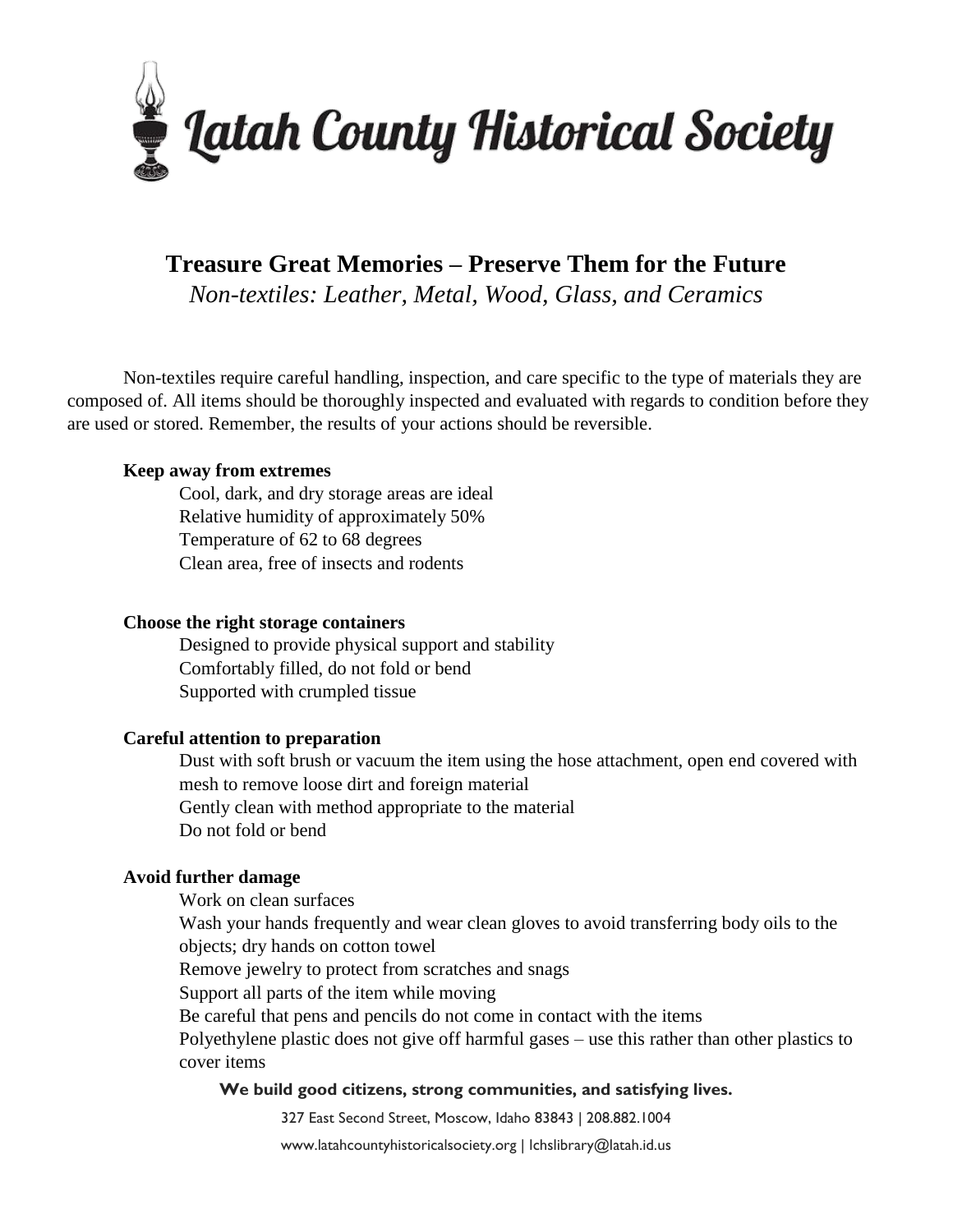

The following procedures are recommended by the Idaho Historical Society.

## **Leather**

Avoid extreme heat, moisture, and ultraviolet light Keep from insects and rodents Avoid oils and greases which seal the leather and do not allow it to breath

In rare cases certain leathers can be cleaned with saddle soap followed by a treatment with a neatsfoot oil/lanolin compound mixed at 60%/40%. This mixture is made by heating the neatsfoot oil and melting the lanolin into it and stirring completely.

To clean mold or mildew – brush the problem area carefully with a soft brush and place the article in sunlight

For dry, stiff items – re-humidify slowly by laying the item on a wood frame over water in a plastic tent; manipulate every three days for as long as it takes to get back to the original shape; stuff to original form slowly with cotton cloth or tissue

Stains – leave alone, it is better to under treat

# **Metal**

To clean – inspect and evaluate after every step Dust and gently wash with water Wash with soap and rinse thoroughly Clean with mineral spirits and wipe thoroughly Polish, if appropriate, with chemically-treated wadding (Nevr-Dull) Coat with wax if necessary – microcrystalline, carnuba, or beeswax protective coatings Wear gloves and be gentle; use abrasive pads carefully and never on painted surfaces. Protect other materials, such as wood or leather, while treating the metal Wrap item in acid-free paper for storage

# **Wood**

To clean – inspect and evaluate after every step

Clean with vacuum and brushes Gently wash with water using as little water as necessary, DO NOT saturate Wash with Trisodium Phosphate and rinse thoroughly Dry thoroughly Coat with wax if necessary

### **We build good citizens, strong communities, and satisfying lives.**

327 East Second Street, Moscow, Idaho 83843 | 208.882.1004

www.latahcountyhistoricalsociety.org | lchslibrary@latah.id.us